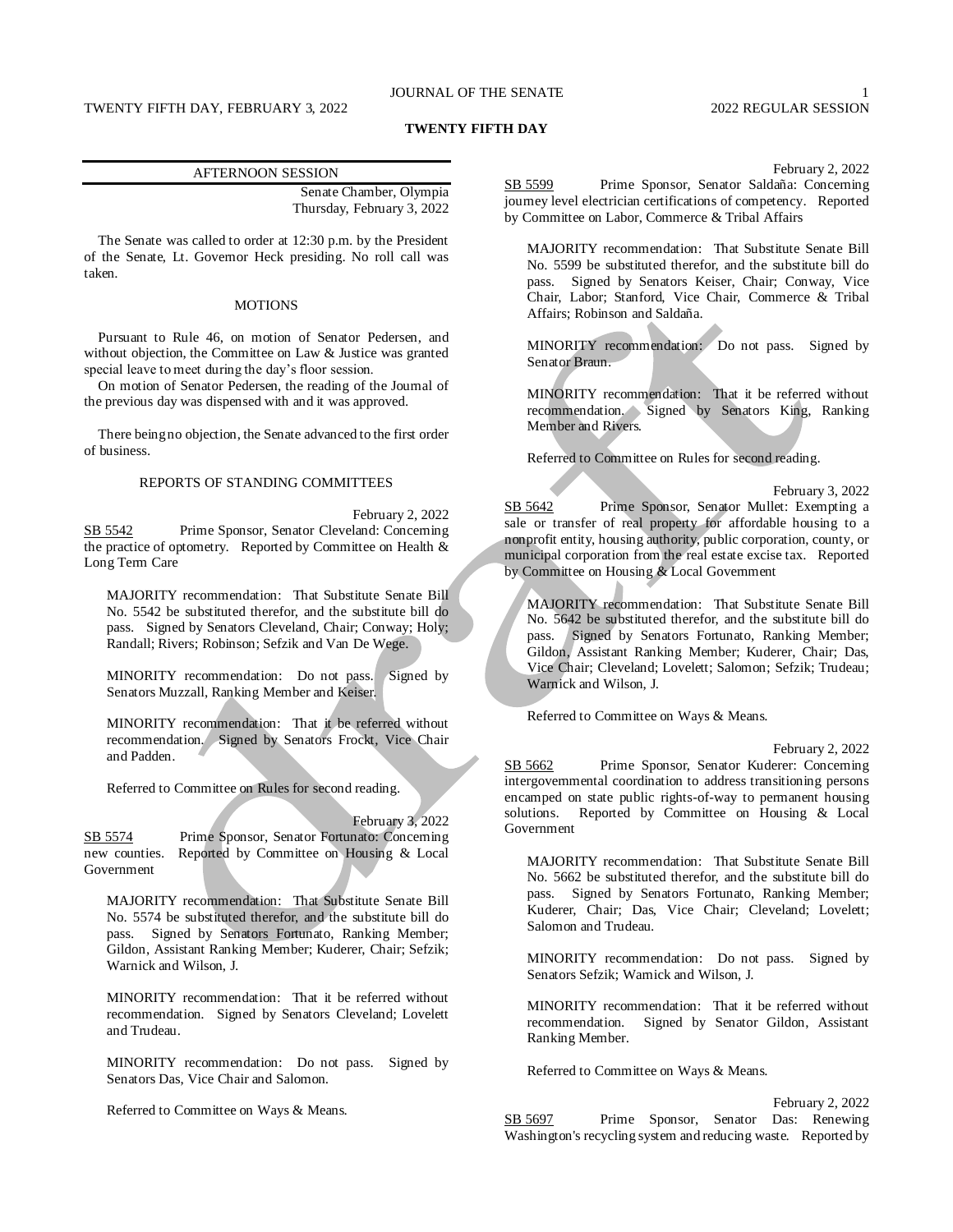Committee on Environment, Energy & Technology

MAJORITY recommendation: That Substitute Senate Bill No. 5697 be substituted therefor, and the substitute bill do pass. Signed by Senators Lovelett, Vice Chair; Carlyle, Chair; Das; Liias; Lovick; Nguyen; Stanford and Wellman.

MINORITY recommendation: Do not pass. Signed by Senators Fortunato and Sheldon.

Referred to Committee on Ways & Means.

February 2, 2022 SB 5703 Prime Sponsor, Senator Das: Concerning the use and disclosure of toxic chemicals in cosmetic products. Reported by Committee on Environment, Energy & Technology

MAJORITY recommendation: That Substitute Senate Bill No. 5703 be substituted therefor, and the substitute bill do pass. Signed by Senators Lovelett, Vice Chair; Carlyle, Chair; Das; Liias; Lovick; Nguyen; Stanford and Wellman.

MINORITY recommendation: Do not pass. Signed by Senators Fortunato and Sheldon.

Referred to Committee on Ways & Means.

February 2, 2022 SB 5715 Prime Sponsor, Senator Wellman: Modifying the definition of broadband or broadband service. Reported by Committee on Environment, Energy & Technology

MAJORITY recommendation: Do pass. Signed by Senators Lovelett, Vice Chair; Carlyle, Chair; Das; Fortunato; Liias; Lovick; Nguyen; Sheldon; Stanford and Wellman.

Referred to Committee on Rules for second reading.

February 2, 2022 SB 5722 Prime Sponsor, Senator Nguyen: Reducing greenhouse gas emissions in buildings. Reported by Committee on Environment, Energy & Technology

MAJORITY recommendation: That Substitute Senate Bill No. 5722 be substituted therefor, and the substitute bill do pass. Signed by Senators Lovelett, Vice Chair; Carlyle, Chair; Das; Liias; Lovick; Nguyen; Stanford and Wellman.

MINORITY recommendation: Do not pass. Signed by Senators Fortunato and Sheldon.

Referred to Committee on Ways & Means.

February 2, 2022 SB 5744 Prime Sponsor, Senator Nguyen: Concerning tax deferrals for investment projects in clean technology manufacturing, clean alternative fuels production, and renewable energy storage. Reported by Committee on Environment, Energy & Technology

MAJORITY recommendation: That Substitute Senate Bill No. 5744 be substituted therefor, and the substitute bill do pass. Signed by Senators Lovelett, Vice Chair; Carlyle, Chair; Das; Liias; Lovick; Nguyen; Sheldon; Stanford and Wellman.

MINORITY recommendation: Do not pass. Signed by Senator Fortunato.

Referred to Committee on Ways & Means.

February 2, 2022 SB 5783 Prime Sponsor, Senator Conway: Reestablishing the underground economy task force. Reported by Committee on Labor, Commerce & Tribal Affairs

MAJORITY recommendation: That Substitute Senate Bill No. 5783 be substituted therefor, and the substitute bill do pass. Signed by Senators Keiser, Chair; Conway, Vice Chair, Labor; Stanford, Vice Chair, Commerce & Tribal Affairs; King, Ranking Member; Braun; Rivers; Robinson and Saldaña.

Referred to Committee on Rules for second reading.

February 2, 2022

SB 5794 Prime Sponsor, Senator Dhingra: Concerning continuity of coverage for prescription drugs prescribed for the treatment of behavioral health conditions. Reported by Committee on Health & Long Term Care

MAJORITY recommendation: Do pass. Signed by Senators Frockt, Vice Chair; Muzzall, Ranking Member; Cleveland, Chair; Conway; Keiser; Randall; Rivers; Robinson; Sefzik and Van De Wege.

MINORITY recommendation: That it be referred without recommendation. Signed by Senators Holy and Padden.

Referred to Committee on Ways & Means.

February 2, 2022

SB 5801 Prime Sponsor, Senator Keiser: Concerning attorney and witness fees in industrial insurance court appeals. Reported by Committee on Labor, Commerce & Tribal Affairs

MAJORITY recommendation: Do pass. Signed by Senators Keiser, Chair; Conway, Vice Chair, Labor; Stanford, Vice Chair, Commerce & Tribal Affairs; Robinson and Saldaña.

MINORITY recommendation: Do not pass. Signed by Senators King, Ranking Member; Braun and Rivers.

Referred to Committee on Rules for second reading.

February 2, 2022

SB 5803 Prime Sponsor, Senator Rolfes: Establishing a presumption of liability for wildfires caused by an electric utility's equipment. Reported by Committee on Environment, Energy & Technology

MAJORITY recommendation: That Substitute Senate Bill No. 5803 be substituted therefor, and the substitute bill do pass. Signed by Senators Lovelett, Vice Chair; Carlyle, Chair; Das; Fortunato; Liias; Lovick; Nguyen; Sheldon; Stanford and Wellman.

Referred to Committee on Ways & Means.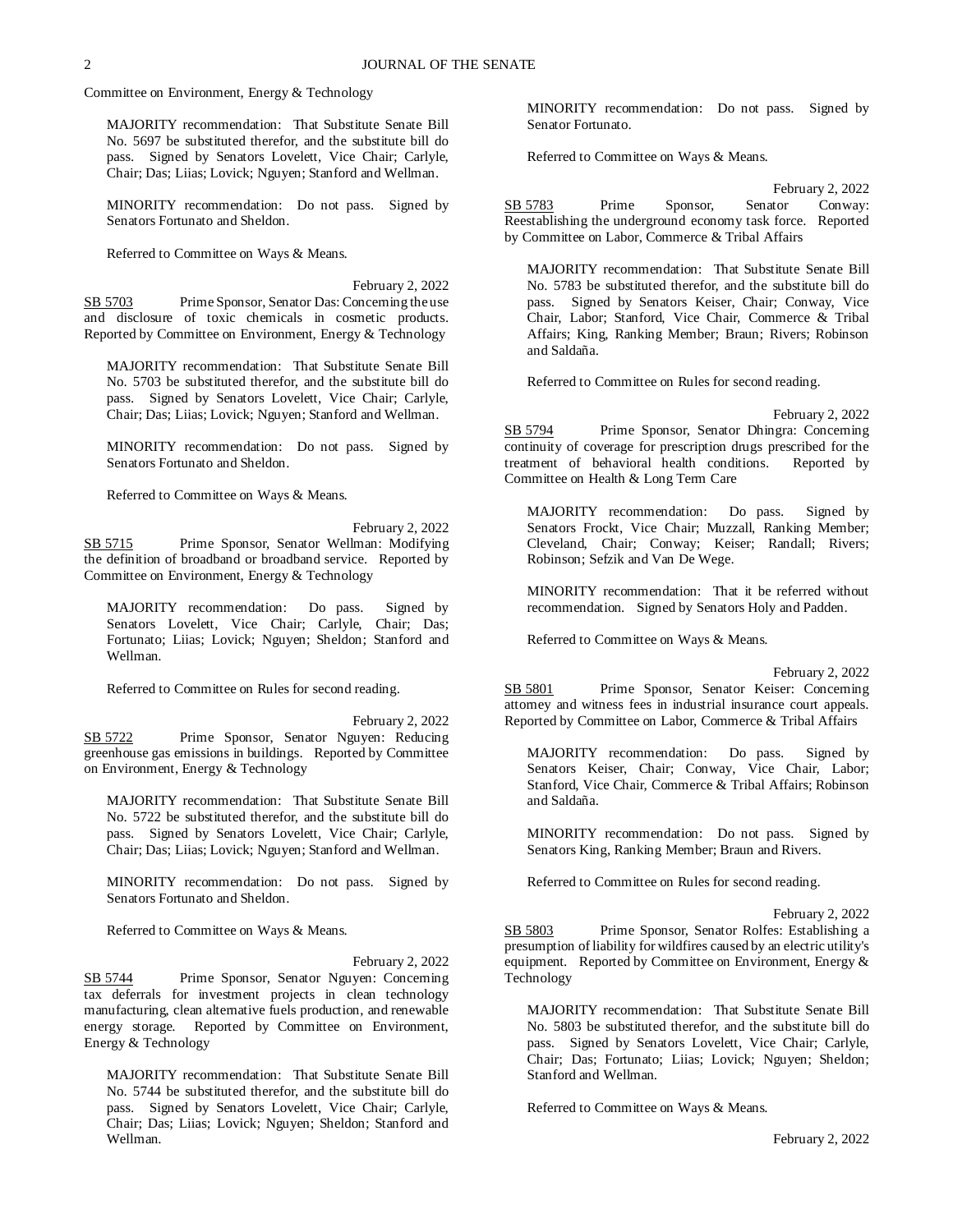# TWENTY FIFTH DAY, FEBRUARY 3, 2022 2022 2022 2022 2022 REGULAR SESSION

SB 5823 Prime Sponsor, Senator Das: Addressing local infrastructure project areas. Reported by Committee on Housing & Local Government

MAJORITY recommendation: Do pass. Signed by Senators Kuderer, Chair; Das, Vice Chair; Cleveland; Lovelett; Salomon and Trudeau.

MINORITY recommendation: That it be referred without recommendation. Signed by Senators Gildon, Assistant Ranking Member; Sefzik; Warnick and Wilson, J.

MINORITY recommendation: Do not pass. Signed by Senator Fortunato, Ranking Member.

Referred to Committee on Rules for second reading.

February 2, 2022 SB 5832 Prime Sponsor, Senator Das: Expanding the multifamily tax exemption program to include converting existing multifamily units. Reported by Committee on Housing & Local Government

MAJORITY recommendation: Do pass. Signed by Senators Fortunato, Ranking Member; Gildon, Assistant Ranking Member; Kuderer, Chair; Das, Vice Chair; Cleveland; Lovelett; Salomon; Trudeau; Warnick and Wilson, J.

MINORITY recommendation: That it be referred without recommendation. Signed by Senator Sefzik.

Referred to Committee on Ways & Means.

February 2, 2022 SB 5834 Prime Sponsor, Senator Carlyle: Implementing enterprise-wide technology policies in state government to ensure consistency, security, and responsible use of data. Reported by Committee on Environment, Energy & Technology

MAJORITY recommendation: Do pass. Signed by Senators Lovelett, Vice Chair; Carlyle, Chair; Das; Fortunato; Liias; Lovick; Nguyen; Sheldon; Stanford and Wellman.

Referred to Committee on Ways & Means.

February 2, 2022 SB 5835 Prime Sponsor, Senator Saldaña: Concerning workers' compensation. Reported by Committee on Labor, Commerce & Tribal Affairs

MAJORITY recommendation: That Substitute Senate Bill No. 5835 be substituted therefor, and the substitute bill do pass. Signed by Senators Keiser, Chair; Conway, Vice Chair, Labor; Stanford, Vice Chair, Commerce & Tribal Affairs; King, Ranking Member; Rivers; Robinson and Saldaña.

MINORITY recommendation: That it be referred without recommendation. Signed by Senator Braun.

Referred to Committee on Rules for second reading.

SB 5842 Prime Sponsor, Senator Carlyle: Concerning state laws that address climate change. Reported by Committee on Environment, Energy & Technology

MAJORITY recommendation: That Substitute Senate Bill No. 5842 be substituted therefor, and the substitute bill do pass. Signed by Senators Lovelett, Vice Chair; Carlyle, Chair; Das; Liias; Lovick; Nguyen; Sheldon; Stanford and Wellman.

MINORITY recommendation: Do not pass. Signed by Senator Fortunato.

Referred to Committee on Ways & Means.

February 2, 2022 SB 5848 Prime Sponsor, Senator Cleveland: Concerning licensure for music therapists. Reported by Committee on Health & Long Term Care

MAJORITY recommendation: That Substitute Senate Bill No. 5848 be substituted therefor, and the substitute bill do pass. Signed by Senators Frockt, Vice Chair; Muzzall, Ranking Member; Cleveland, Chair; Conway; Holy; Keiser; Padden; Randall; Rivers; Robinson; Sefzik and Van De Wege.

Referred to Committee on Rules for second reading.

February 2, 2022

SB 5862 Prime Sponsor, Senator Lovelett: Concerning technical changes to the commercial property assessed clean energy and resiliency program. Reported by Committee on Housing & Local Government

MAJORITY recommendation: That Substitute Senate Bill No. 5862 be substituted therefor, and the substitute bill do pass. Signed by Senators Fortunato, Ranking Member; Gildon, Assistant Ranking Member; Kuderer, Chair; Das, Vice Chair; Cleveland; Lovelett; Salomon; Sefzik; Trudeau; Warnick and Wilson, J.

Referred to Committee on Rules for second reading.

February 3, 2022

SB 5867 Prime Sponsor, Senator Fortunato: Concerning compassionate and effective strategies to address the homelessness crisis. Reported by Committee on Housing & Local Government

MAJORITY recommendation: That Substitute Senate Bill No. 5867 be substituted therefor, and the substitute bill do pass. Signed by Senators Fortunato, Ranking Member; Kuderer, Chair; Cleveland; Salomon; Trudeau and Warnick.

MINORITY recommendation: That it be referred without recommendation. Signed by Senators Gildon, Assistant Ranking Member; Das, Vice Chair and Lovelett.

MINORITY recommendation: Do not pass. Signed by Senators Sefzik and Wilson, J.

Referred to Committee on Ways & Means.

February 2, 2022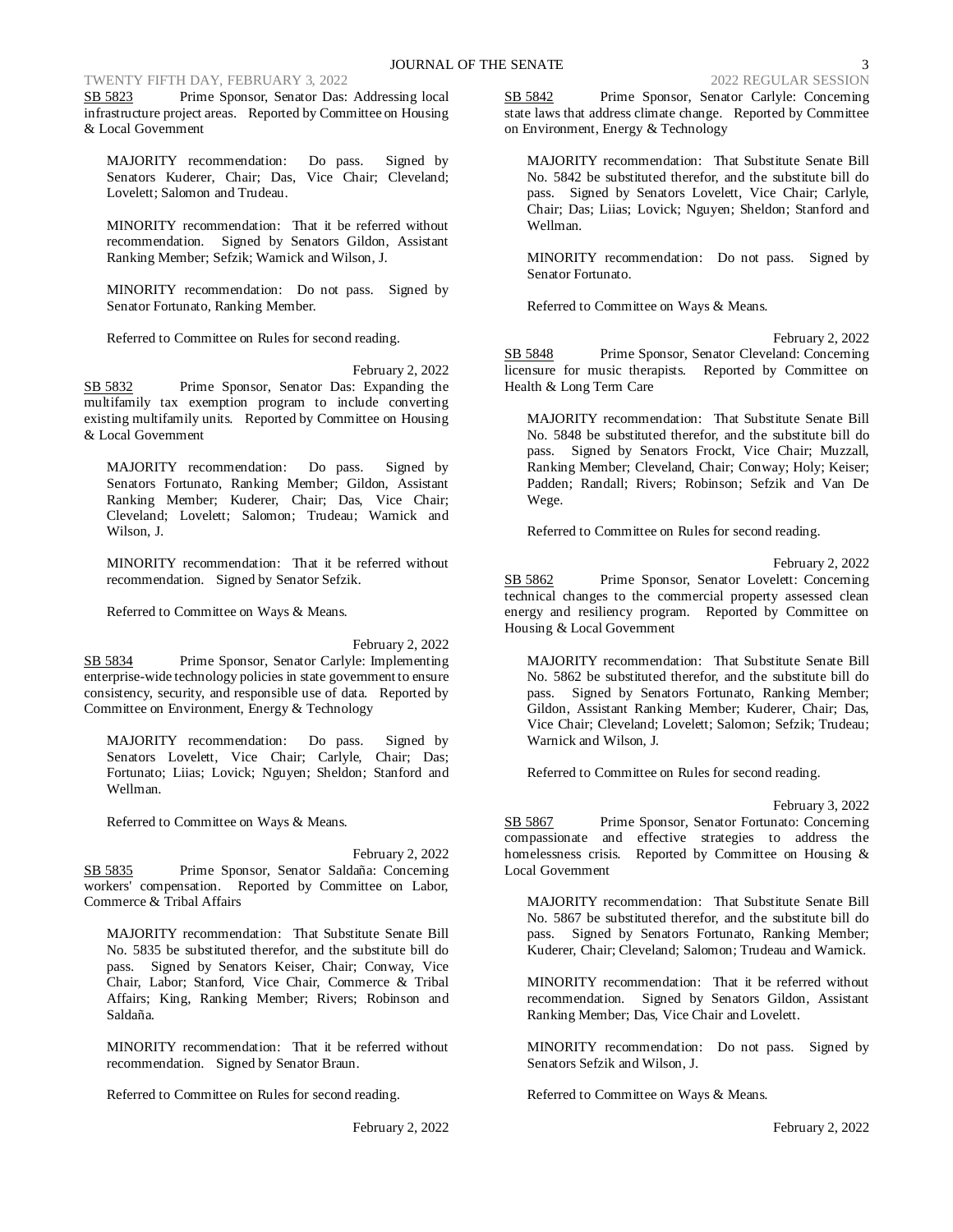SB 5886 Prime Sponsor, Senator Holy: Creating an advisory council on rare diseases. Reported by Committee on Health & Long Term Care

MAJORITY recommendation: That Substitute Senate Bill No. 5886 be substituted therefor, and the substitute bill do pass. Signed by Senators Frockt, Vice Chair; Muzzall, Ranking Member; Cleveland, Chair; Conway; Holy; Keiser; Padden; Randall; Rivers; Robinson; Sefzik and Van De Wege.

Referred to Committee on Ways & Means.

February 2, 2022 SB 5890 Prime Sponsor, Senator Keiser: Clarifying eligibility for the presumption for workers' compensation for all personnel working at a radiological hazardous waste facility. Reported by Committee on Labor, Commerce & Tribal Affairs

MAJORITY recommendation: That Substitute Senate Bill No. 5890 be substituted therefor, and the substitute bill do pass. Signed by Senators Keiser, Chair; Conway, Vice Chair, Labor; Stanford, Vice Chair, Commerce & Tribal Affairs; King, Ranking Member; Robinson and Saldaña.

MINORITY recommendation: That it be referred without recommendation. Signed by Senators Braun and Rivers.

Referred to Committee on Rules for second reading.

February 2, 2022 SB 5891 Prime Sponsor, Senator Conway: Concerning warehouse distribution centers. Reported by Committee on Labor, Commerce & Tribal Affairs

MAJORITY recommendation: That Substitute Senate Bill No. 5891 be substituted therefor, and the substitute bill do pass. Signed by Senators Keiser, Chair; Conway, Vice Chair, Labor; Stanford, Vice Chair, Commerce & Tribal Affairs; King, Ranking Member; Robinson and Saldaña.

MINORITY recommendation: That it be referred without recommendation. Signed by Senator Rivers.

MINORITY recommendation: Do not pass. Signed by Senator Braun.

Referred to Committee on Rules for second reading.

February 2, 2022 SB 5895 Prime Sponsor, Senator Frockt: Concerning timing restrictions for remedial action grants to local government. Reported by Committee on Environment, Energy & Technology

MAJORITY recommendation: Do pass. Signed by Senators Lovelett, Vice Chair; Carlyle, Chair; Das; Liias; Lovick; Nguyen; Sheldon; Stanford and Wellman.

MINORITY recommendation: Do not pass. Signed by Senator Fortunato.

Referred to Committee on Rules for second reading.

February 2, 2022 SB 5910 Prime Sponsor, Senator Carlyle: Accelerating the availability and use of renewable hydrogen in Washington state. Reported by Committee on Environment, Energy & Technology

MAJORITY recommendation: That Substitute Senate Bill No. 5910 be substituted therefor, and the substitute bill do pass. Signed by Senators Lovelett, Vice Chair; Carlyle, Chair; Das; Fortunato; Liias; Lovick; Nguyen; Sheldon; Stanford and Wellman.

Referred to Committee on Ways & Means.

February 2, 2022 SB 5911 Prime Sponsor, Senator Cleveland: Providing hazard pay retention bonuses to certain health care employees. Reported by Committee on Labor, Commerce & Tribal Affairs

MAJORITY recommendation: That Substitute Senate Bill No. 5911 be substituted therefor, and the substitute bill do pass. Signed by Senators Keiser, Chair; Conway, Vice Chair, Labor; Stanford, Vice Chair, Commerce & Tribal Affairs; King, Ranking Member; Rivers; Robinson and Saldaña.

MINORITY recommendation: That it be referred without recommendation. Signed by Senator Braun.

Referred to Committee on Ways & Means.

February 3, 2022 SB 5923 Prime Sponsor, Senator Robinson: Concerning temporary emergency shelters. Reported by Committee on Housing & Local Government

MAJORITY recommendation: That Substitute Senate Bill No. 5923 be substituted therefor, and the substitute bill do pass. Signed by Senators Fortunato, Ranking Member; Kuderer, Chair; Das, Vice Chair; Cleveland; Lovelett; Salomon and Trudeau.

MINORITY recommendation: That it be referred without recommendation. Signed by Senators Gildon, Assistant Ranking Member; Sefzik; Warnick and Wilson, J.

Referred to Committee on Rules for second reading.

February 2, 2022 SB 5940 Prime Sponsor, Senator King: Creating a liquor license endorsement. Reported by Committee on Labor, Commerce & Tribal Affairs

MAJORITY recommendation: Do pass. Signed by Senators Keiser, Chair; Conway, Vice Chair, Labor; Stanford, Vice Chair, Commerce & Tribal Affairs; King, Ranking Member; Braun; Rivers; Robinson and Saldaña.

Referred to Committee on Rules for second reading.

February 3, 2022

SB 5964 Prime Sponsor, Senator Mullet: Concerning consolidated local permit review processes. Reported by Committee on Housing & Local Government

MAJORITY recommendation: Do pass. Signed by Senators Fortunato, Ranking Member; Gildon, Assistant Ranking Member; Kuderer, Chair; Das, Vice Chair; Cleveland; Lovelett; Salomon; Sefzik; Trudeau; Warnick and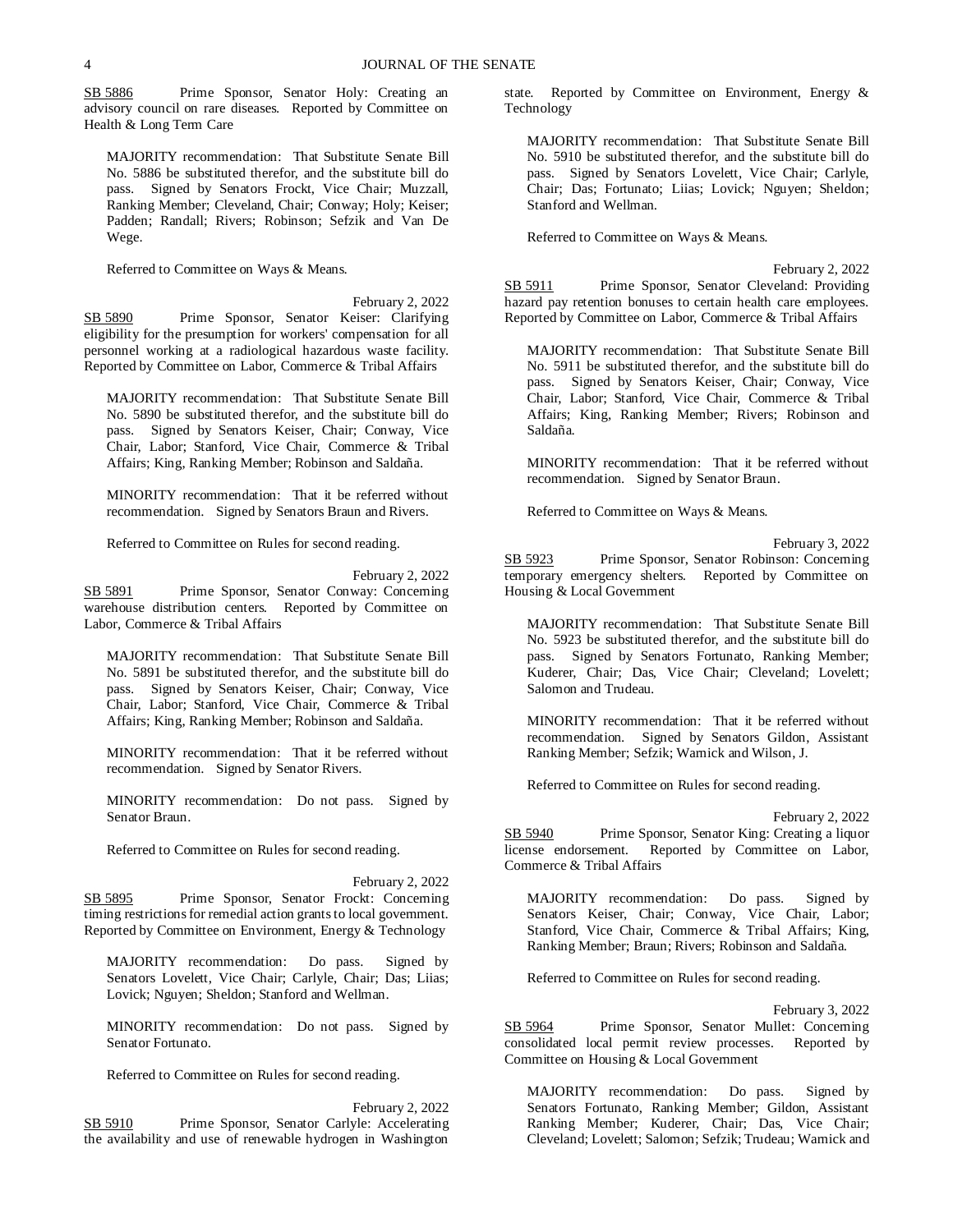Referred to Committee on Ways & Means.

February 3, 2022

SGA 9320 NICOLE R. BASCOMB, appointed on July 9, 2021, for the term ending June 30, 2023, as Member of the Housing Finance Commission. Reported by Committee on Housing & Local Government

MAJORITY recommendation: That said appointment be confirmed. Signed by Senators Fortunato, Ranking Member; Gildon, Assistant Ranking Member; Kuderer, Chair; Das, Vice Chair; Cleveland; Lovelett; Salomon; Sefzik; Trudeau; Warnick and Wilson, J.

Referred to Committee on Rules for second reading.

February 2, 2022

SGA 9392 LOWEL J. KRUEGER, reappointed on December 17, 2021, for the term ending June 30, 2025, as Member of the Housing Finance Commission. Reported by Committee on Housing & Local Government

MAJORITY recommendation: That said appointment be confirmed. Signed by Senators Fortunato, Ranking Member; Gildon, Assistant Ranking Member; Kuderer, Chair; Das, Vice Chair; Cleveland; Lovelett; Salomon; Sefzik; Trudeau; Warnick and Wilson, J.

Referred to Committee on Rules for second reading.

February 3, 2022 SGA 9393 ALISHIA F. TOPPER, reappointed on December 17, 2021, for the term ending June 30, 2025, as Member of the Housing Finance Commission. Reported by Committee on Housing & Local Government

MAJORITY recommendation: That said appointment be confirmed. Signed by Senators Fortunato, Ranking Member; Gildon, Assistant Ranking Member; Kuderer, Chair; Das, Vice Chair; Cleveland; Lovelett; Salomon; Sefzik; Trudeau; Warnick and Wilson, J.

Referred to Committee on Rules for second reading.

# MOTIONS

On motion of Senator Pedersen, all measures listed on the Standing Committee report were referred to the committees as designated.

On motion of Senator Pedersen, the Senate advanced to the fourth order of business.

# MESSAGES FROM THE HOUSE

MR. PRESIDENT: The House has adopted:

HOUSE CONCURRENT RESOLUTION NO. 4407, and the same are herewith transmitted.

BERNARD DEAN, Chief Clerk

February 2, 2022

February 2, 2022

SECOND SUBSTITUTE HOUSE BILL NO. 1210, SUBSTITUTE HOUSE BILL NO. 1616, SUBSTITUTE HOUSE BILL NO. 1617, SUBSTITUTE HOUSE BILL NO. 1642, HOUSE BILL NO. 1647, SUBSTITUTE HOUSE BILL NO. 1649, SUBSTITUTE HOUSE BILL NO. 1747, HOUSE BILL NO. 1765, HOUSE BILL NO. 1780, SUBSTITUTE HOUSE BILL NO. 1789, HOUSE BILL NO. 1804, HOUSE BILL NO. 1808, HOUSE BILL NO. 1834, HOUSE BILL NO. 1894, SUBSTITUTE HOUSE BILL NO. 1957, SUBSTITUTE HOUSE BILL NO. 2019, and the same are herewith transmitted.

BERNARD DEAN, Chief Clerk

#### **MOTION**

On motion of Senator Pedersen, the Senate advanced to the fifth order of business.

# INTRODUCTION AND FIRST READING

SB 5971 by Senator Lovelett

AN ACT Relating to the comprehensive plan and implementation of the goals and requirements of the growth management act; amending RCW 36.70A.190 and 36.70A.280; and adding new sections to chapter 36.70A RCW.

Referred to Committee on Housing & Local Government.

SB 5972 by Senator Warnick

AN ACT Relating to extending the expiration date of a statute dealing with wildlife conflict resolution; and amending 2017 c 246 s 4 and 2018 c 214 ss 3 and 4 (uncodified).

Referred to Committee on Agriculture, Water, Natural Resources & Parks.

ESHB 1518 by House Committee on State Government & Tribal Relations (originally sponsored by Stonier and Ormsby)

AN ACT Relating to environmental standards of paper products for printers and copiers that are purchased by the state, for state agencies; amending RCW 43.19A.010 and 43.19A.022; and creating a new section.

Referred to Committee on State Government & Elections.

ESHB 1716 by House Committee on State Government & Tribal Relations (originally sponsored by Valdez, Dolan and Pollet)

AN ACT Relating to locations at which ballots may be cast; and amending RCW 29A.40.160, 29A.08.140, and 29A.84.510.

Referred to Committee on State Government & Elections.

### MOTIONS

MR. PRESIDENT: The House has passed: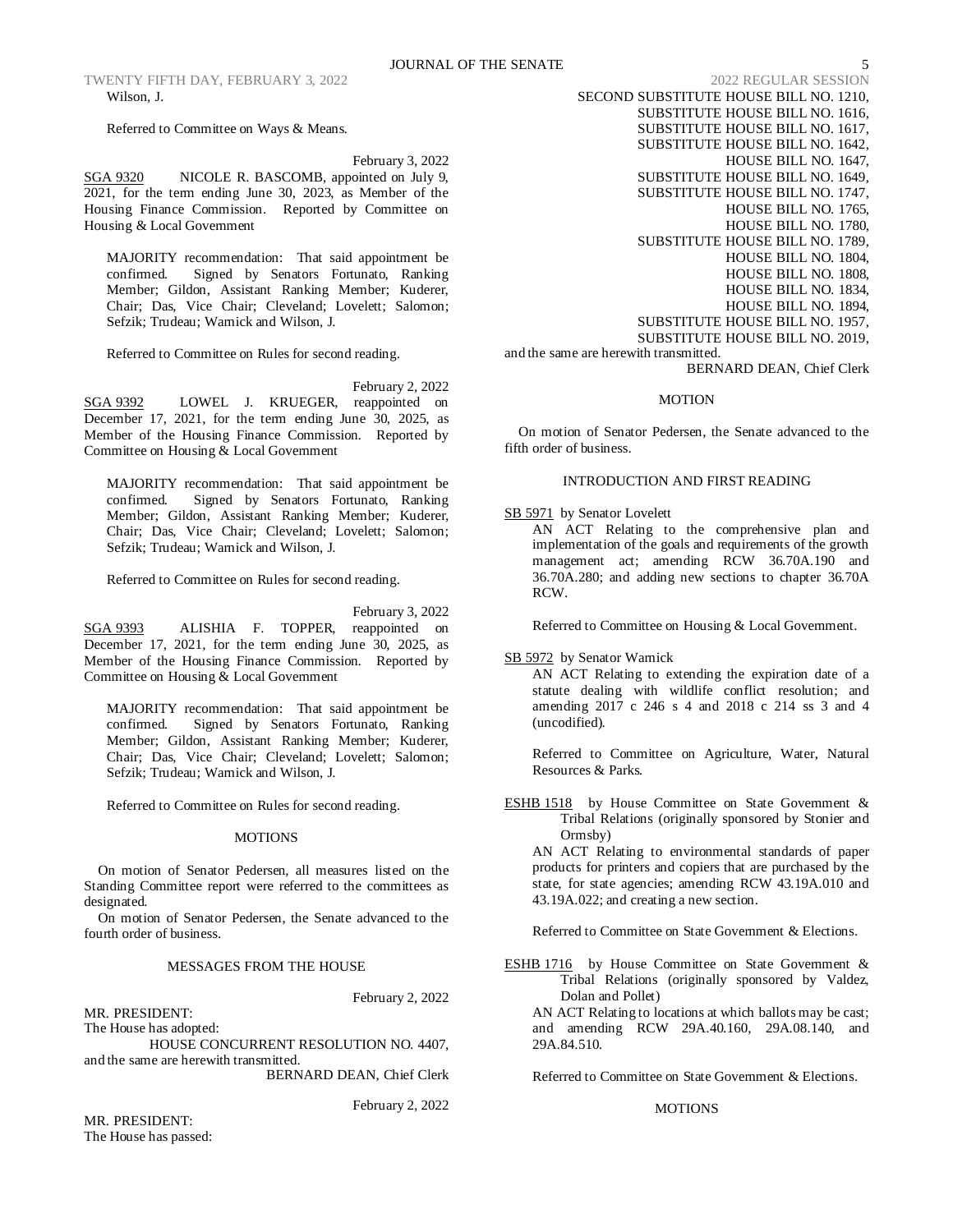On motion of Senator Pedersen, all measures listed on the Introduction and First Reading report were referred to the committees as designated.

At 12:33 p.m., on motion of Senator Pedersen, the Senate was declared to be at ease subject to the call of the President for the purpose of receiving committee reports later in the day.

----

The Senate was called to order at 4:30 p.m. by President Heck.

#### **MOTIONS**

Pursuant to Rule 46, on motion of Senator Pedersen, and without objection, the Committee on Ways & Means and the Committee on Transportation were granted special leave to meet during the day's floor session.

On motion of Senator Pedersen, the Senate reverted to the first order of business.

# SUPPLEMENTAL REPORTS OF STANDING COMMITTEES

February 3, 2022 SB 5348 Prime Sponsor, Senator Stanford: Concerning assisted reproduction. Reported by Committee on Law & Justice

MAJORITY recommendation: That Substitute Senate Bill No. 5348 be substituted therefor, and the substitute bill do pass. Signed by Senators Dhingra, Chair; Trudeau, Vice Chair; McCune, Assistant Ranking Member; Kuderer; Pedersen; Salomon and Wagoner.

MINORITY recommendation: That it be referred without recommendation. Signed by Senators Padden, Ranking Member and Honeyford.

Referred to Committee on Rules for second reading.

February 3, 2022 SB 5495 Prime Sponsor, Senator Wilson, J.: Concerning catalytic converters. Reported by Committee on Law & Justice

MAJORITY recommendation: That Substitute Senate Bill No. 5495 be substituted therefor, and the substitute bill do pass. Signed by Senators Dhingra, Chair; Padden, Ranking Member; McCune, Assistant Ranking Member; Honeyford; Salomon and Wagoner.

MINORITY recommendation: Do not pass. Signed by Senators Trudeau, Vice Chair and Kuderer.

Referred to Committee on Ways & Means.

February 3, 2022 SB 5643 Prime Sponsor, Senator Schoesler: Supporting youth development. Reported by Committee on Agriculture, Water, Natural Resources & Parks

MAJORITY recommendation: That Substitute Senate Bill No. 5643 be substituted therefor, and the substitute bill do pass. Signed by Senators Van De Wege, Chair; Salomon, Vice Chair; Warnick, Ranking Member; Honeyford; Rolfes and Stanford.

Referred to Committee on Ways & Means.

February 3, 2022 SB 5781 Prime Sponsor, Senator Padden: Concerning organized retail theft. Reported by Committee on Law & Justice

MAJORITY recommendation: Do pass. Signed by Senators Dhingra, Chair; Padden, Ranking Member; McCune, Assistant Ranking Member; Honeyford; Kuderer; Pedersen; Salomon and Wagoner.

MINORITY recommendation: That it be referred without recommendation. Signed by Senator Trudeau, Vice Chair.

Referred to Committee on Rules for second reading.

February 3, 2022 SB 5826 Prime Sponsor, Senator Padden: Concerning warm water game fish management. Reported by Committee on Agriculture, Water, Natural Resources & Parks

MAJORITY recommendation: That Substitute Senate Bill No. 5826 be substituted therefor, and the substitute bill do pass. Signed by Senators Van De Wege, Chair; Salomon, Vice Chair; Warnick, Ranking Member; Honeyford and Rolfes.

MINORITY recommendation: Do not pass. Signed by Senator Stanford.

Referred to Committee on Rules for second reading.

February 3, 2022

SB 5839 Prime Sponsor, Senator Padden: Creating the crime of interfering with a firefighter or emergency medical services provider. Reported by Committee on Law & Justice

MAJORITY recommendation: That Substitute Senate Bill No. 5839 be substituted therefor, and the substitute bill do pass. Signed by Senators Dhingra, Chair; Trudeau, Vice Chair; Padden, Ranking Member; McCune, Assistant Ranking Member; Honeyford; Kuderer; Pedersen; Salomon and Wagoner.

Referred to Committee on Rules for second reading.

February 3, 2022

SB 5856 Prime Sponsor, Senator Wilson, J.: Concerning transfers of firearms to museums and historical societies. Reported by Committee on Law & Justice

MAJORITY recommendation: That Substitute Senate Bill No. 5856 be substituted therefor, and the substitute bill do pass. Signed by Senators Dhingra, Chair; Trudeau, Vice Chair; Padden, Ranking Member; McCune, Assistant Ranking Member; Honeyford; Kuderer; Pedersen; Salomon and Wagoner.

Referred to Committee on Rules for second reading.

February 3, 2022

SB 5860 Prime Sponsor, Senator Warnick: Concerning water policy in regions with regulated reductions in aquifer levels. Reported by Committee on Agriculture, Water, Natural Resources & Parks

MAJORITY recommendation: That Substitute Senate Bill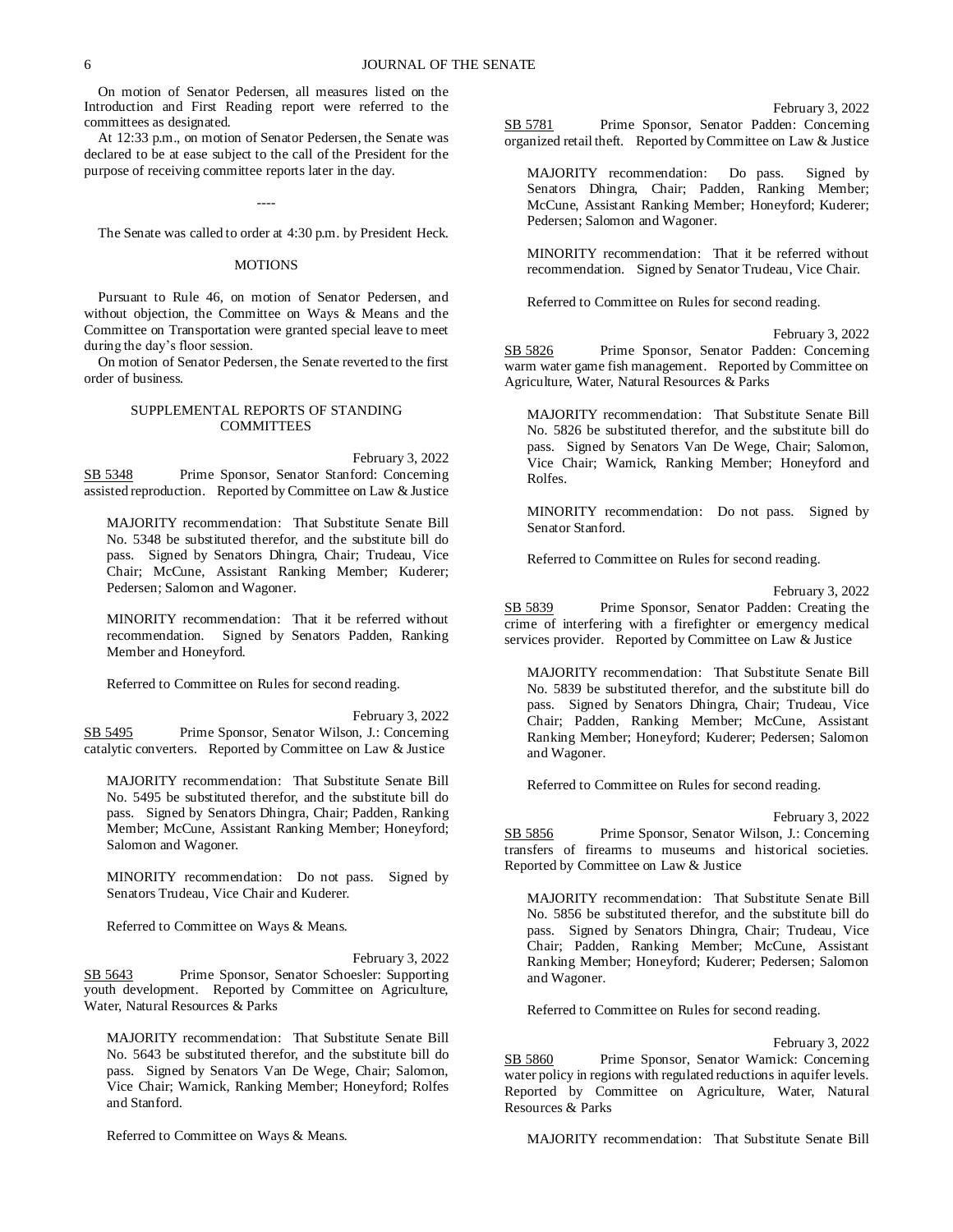# TWENTY FIFTH DAY, FEBRUARY 3, 2022 2022 2022 2022 REGULAR SESSION

No. 5860 be substituted therefor, and the substitute bill do pass. Signed by Senators Van De Wege, Chair; Salomon, Vice Chair; Warnick, Ranking Member; Honeyford and Rolfes.

MINORITY recommendation: That it be referred without recommendation. Signed by Senator Stanford.

Referred to Committee on Rules for second reading.

February 3, 2022 SB 5877 Prime Sponsor, Senator Conway: Addressing antidiscrimination policies in institutions of higher education. Reported by Committee on Law & Justice

MAJORITY recommendation: That Substitute Senate Bill No. 5877 be substituted therefor, and the substitute bill do pass. Signed by Senators Dhingra, Chair; Trudeau, Vice Chair; Kuderer; Pedersen and Salomon.

MINORITY recommendation: Do not pass. Signed by Senators Padden, Ranking Member; McCune, Assistant Ranking Member; Honeyford and Wagoner.

Referred to Committee on Ways & Means.

February 3, 2022 SB 5882 Prime Sponsor, Senator Muzzall: Clarifying the existence of riparian stock watering rights. Reported by Committee on Agriculture, Water, Natural Resources & Parks

MAJORITY recommendation: That Substitute Senate Bill No. 5882 be substituted therefor, and the substitute bill do pass. Signed by Senators Van De Wege, Chair; Warnick, Ranking Member; Honeyford and Rolfes.

MINORITY recommendation: Do not pass. Signed by Senators Salomon, Vice Chair and Stanford.

Referred to Committee on Rules for second reading.

SB 5883 Prime Sponsor, Senator Trudeau: Concerning an unaccompanied homeless youth's ability to provide informed consent for that minor patient's own health care, including nonemergency, outpatient, and primary care services, including physical examinations, vision examinations and eyeglasses, dental examinations, hearing examinations and hearing aids, immunizations, treatments for illnesses and conditions, and routine follow-up care customarily provided by a health care provider in an outpatient setting, excluding elective surgeries. Reported by Committee on Law & Justice

MAJORITY recommendation: That Substitute Senate Bill No. 5883 be substituted therefor, and the substitute bill do pass. Signed by Senators Dhingra, Chair; Trudeau, Vice Chair; Kuderer; Pedersen and Salomon.

MINORITY recommendation: That it be referred without recommendation. Signed by Senator Wagoner.

MINORITY recommendation: Do not pass. Signed by Senators Padden, Ranking Member; McCune, Assistant Ranking Member and Honeyford.

Referred to Committee on Rules for second reading.

February 3, 2022

SB 5885 Prime Sponsor, Senator Salomon: Concerning marine shoreline habitat. Reported by Committee on Agriculture, Water, Natural Resources & Parks

MAJORITY recommendation: That Substitute Senate Bill No. 5885 be substituted therefor, and the substitute bill do pass. Signed by Senators Van De Wege, Chair; Salomon, Vice Chair; Rolfes and Stanford.

MINORITY recommendation: Do not pass. Signed by Senator Honeyford.

MINORITY recommendation: That it be referred without recommendation. Signed by Senator Warnick, Ranking Member.

Referred to Committee on Ways & Means.

February 3, 2022 SB 5919 Prime Sponsor, Senator Van De Wege: Concerning the standard for law enforcement authority to detain or pursue persons. Reported by Committee on Law & Justice

MAJORITY recommendation: That Substitute Senate Bill No. 5919 be substituted therefor, and the substitute bill do pass. Signed by Senators Dhingra, Chair; Padden, Ranking Member; McCune, Assistant Ranking Member; Kuderer; Pedersen; Salomon and Wagoner.

MINORITY recommendation: Do not pass. Signed by Senator Trudeau, Vice Chair.

MINORITY recommendation: That it be referred without recommendation. Signed by Senator Honeyford.

Referred to Committee on Rules for second reading.

February 3, 2022

SB 5920 Prime Sponsor, Senator Warnick: Concerning parenting plans. Reported by Committee on Law & Justice

MAJORITY recommendation: That Substitute Senate Bill No. 5920 be substituted therefor, and the substitute bill do pass. Signed by Senators Dhingra, Chair; Trudeau, Vice Chair; Padden, Ranking Member; McCune, Assistant Ranking Member; Kuderer; Pedersen; Salomon and Wagoner.

MINORITY recommendation: That it be referred without recommendation. Signed by Senator Honeyford.

Referred to Committee on Rules for second reading.

February 3, 2022

SB 5927 Prime Sponsor, Senator Honeyford: Concerning the safety and security of retail cannabis outlets. Reported by Committee on Law & Justice

MAJORITY recommendation: Do pass. Signed by Senators Dhingra, Chair; Trudeau, Vice Chair; Padden, Ranking Member; McCune, Assistant Ranking Member; Honeyford; Kuderer; Pedersen; Salomon and Wagoner.

February 3, 2022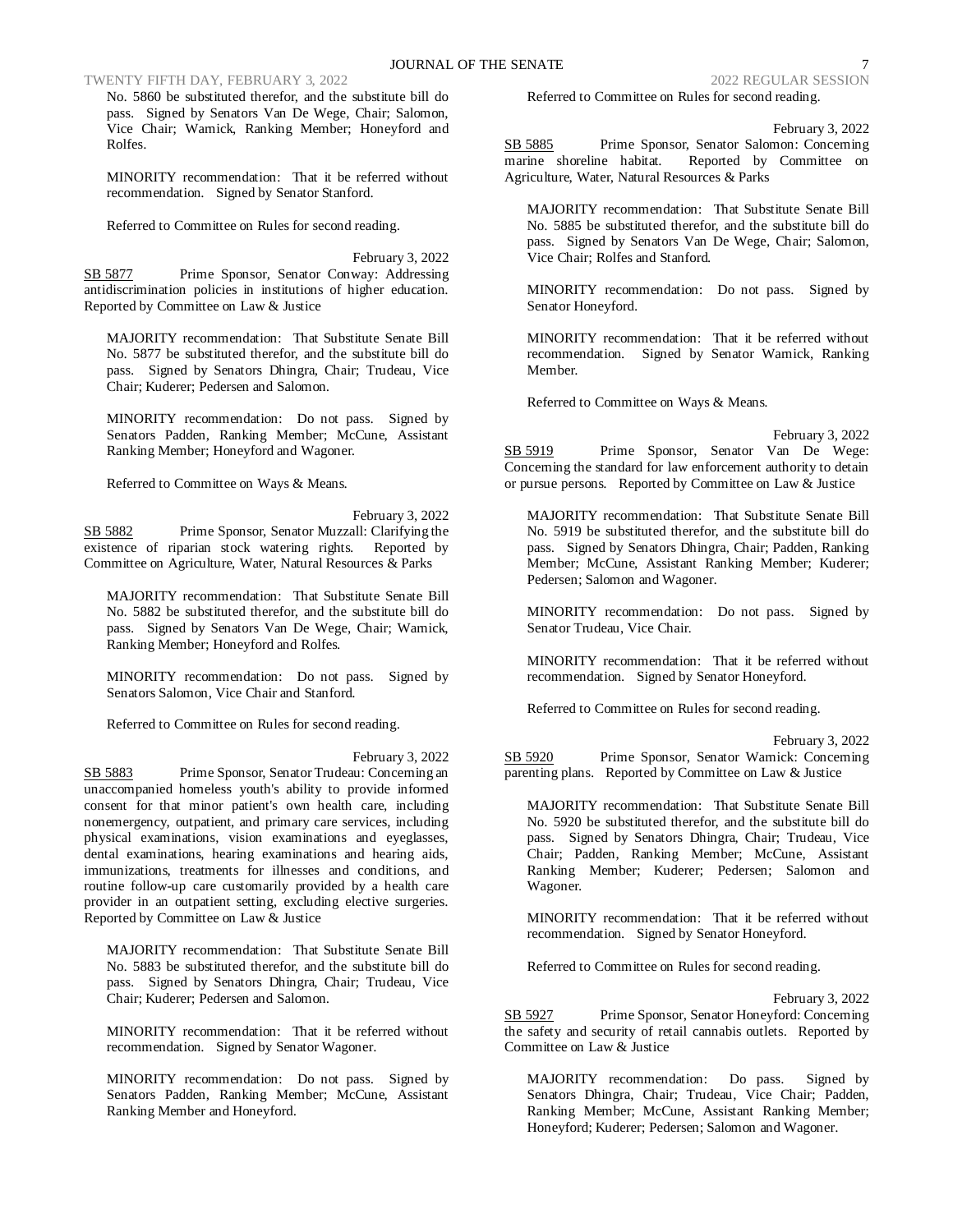Referred to Committee on Rules for second reading.

February 3, 2022 SB 5931 Prime Sponsor, Senator Wagoner: Concerning appointment of judges pro tempore in the court of appeals. Reported by Committee on Law & Justice

MAJORITY recommendation: Do pass. Signed by Senators Dhingra, Chair; Trudeau, Vice Chair; Padden, Ranking Member; McCune, Assistant Ranking Member; Honeyford; Kuderer; Pedersen; Salomon and Wagoner.

Referred to Committee on Rules for second reading.

February 3, 2022 SB 5936 Prime Sponsor, Senator Sefzik: Providing shortterm disaster recovery financial assistance to agricultural producers. Reported by Committee on Agriculture, Water, Natural Resources & Parks

MAJORITY recommendation: Do pass. Signed by Senators Van De Wege, Chair; Salomon, Vice Chair; Warnick, Ranking Member; Honeyford; Rolfes and Stanford.

Referred to Committee on Ways & Means.

February 3, 2022 SB 5942 Prime Sponsor, Senator Frockt: Enacting the uniform college athlete name, image, or likeness act. Reported by Committee on Law & Justice

MAJORITY recommendation: That Substitute Senate Bill No. 5942 be substituted therefor, and the substitute bill do pass. Signed by Senators Dhingra, Chair; Trudeau, Vice Chair; Padden, Ranking Member; McCune, Assistant Ranking Member; Kuderer; Pedersen and Salomon.

MINORITY recommendation: That it be referred without recommendation. Signed by Senators Honeyford and Wagoner.

Referred to Committee on Rules for second reading.

February 3, 2022 SB 5947 Prime Sponsor, Senator Stanford: Concerning property exempt from execution. Reported by Committee on Law & Justice

MAJORITY recommendation: That Substitute Senate Bill No. 5947 be substituted therefor, and the substitute bill do pass. Signed by Senators Dhingra, Chair; Trudeau, Vice Chair; Kuderer; Pedersen and Salomon.

MINORITY recommendation: Do not pass. Signed by Senators Padden, Ranking Member; McCune, Assistant Ranking Member; Honeyford and Wagoner.

Referred to Committee on Rules for second reading.

February 3, 2022 SB 5951 Prime Sponsor, Senator Hasegawa: Concerning agricultural hemp products to ensure the safe implementation of Washington state's industrial hemp program. Reported by Committee on Agriculture, Water, Natural Resources & Parks

MAJORITY recommendation: That Substitute Senate Bill No. 5951 be substituted therefor, and the substitute bill do pass. Signed by Senators Van De Wege, Chair; Salomon, Vice Chair; Warnick, Ranking Member; Rolfes and Stanford.

MINORITY recommendation: Do not pass. Signed by Senator Honeyford.

Referred to Committee on Rules for second reading.

February 3, 2022 SB 5961 Prime Sponsor, Senator Sefzik: Incentivizing the use of biochar in government contracts. Reported by Committee on Agriculture, Water, Natural Resources & Parks

MAJORITY recommendation: That Substitute Senate Bill No. 5961 be substituted therefor, and the substitute bill do pass. Signed by Senators Van De Wege, Chair; Salomon, Vice Chair; Warnick, Ranking Member; Honeyford; Rolfes and Stanford.

Referred to Committee on Ways & Means.

February 3, 2022 SB 5972 Prime Sponsor, Senator Warnick: Concerning extending the expiration date of a statute dealing with wildlife conflict resolution. Reported by Committee on Agriculture, Water, Natural Resources & Parks

MAJORITY recommendation: Do pass. Signed by Senators Van De Wege, Chair; Salomon, Vice Chair; Warnick, Ranking Member; Honeyford; Rolfes and Stanford.

Referred to Committee on Rules for second reading.

February 3, 2022

SGA 9099 GUADALUPE GAMBOA, appointed on January 15, 2020, for the term ending June 17, 2024, as Member of the Human Rights Commission. Reported by Committee on Law & Justice

MAJORITY recommendation: That said appointment be confirmed. Signed by Senators Dhingra, Chair; Trudeau, Vice Chair; Padden, Ranking Member; Kuderer; Pedersen; Salomon and Wagoner.

Referred to Committee on Rules for second reading.

February 3, 2022 SGA 9130 STANLEY RUMBAUGH, appointed on December 4, 2019, for the term ending August 2, 2022, as Member of the Sentencing Guidelines Commission. Reported by Committee on Law & Justice

MAJORITY recommendation: That said appointment be confirmed. Signed by Senators Dhingra, Chair; Trudeau, Vice Chair; Padden, Ranking Member; Honeyford; Kuderer; Pedersen; Salomon and Wagoner.

Referred to Committee on Rules for second reading.

February 3, 2022 SGA 9349 KALEEN COTTINGHAM, appointed on September 9, 2021, for the term ending July 15, 2023, as Member of the Salmon Recovery Funding Board. Reported by Committee on Agriculture, Water, Natural Resources & Parks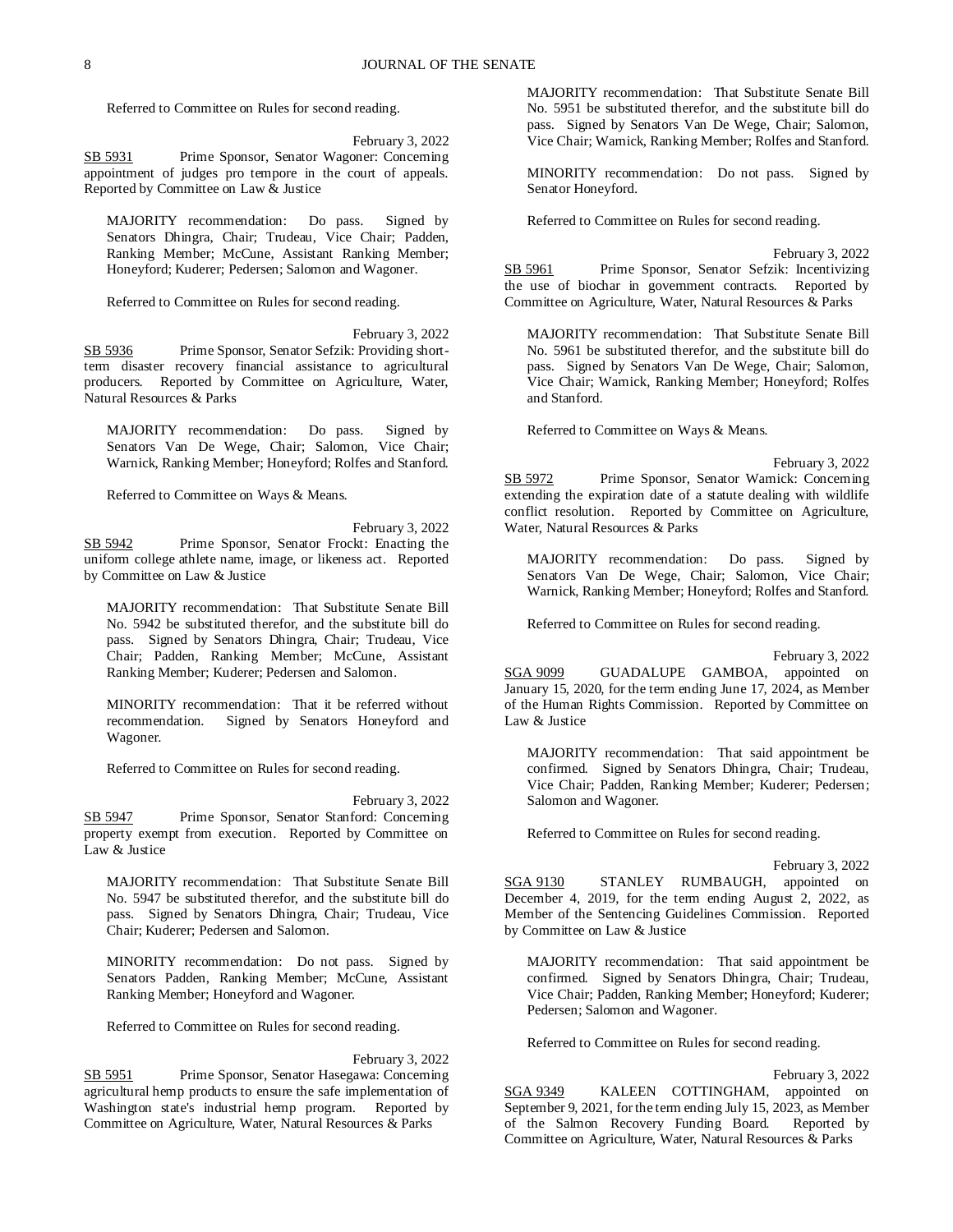MAJORITY recommendation: That said appointment be confirmed. Signed by Senators Van De Wege, Chair; Salomon, Vice Chair; Warnick, Ranking Member; Honeyford; Rolfes and Stanford.

Referred to Committee on Rules for second reading.

#### February 3, 2022

SGA 9369 TIMOTHY G. WETTACK, reappointed on October 21, 2021, for the term ending August 2, 2024, as Member of the Sentencing Guidelines Commission. Reported by Committee on Law & Justice

MAJORITY recommendation: That said appointment be confirmed. Signed by Senators Dhingra, Chair; Trudeau, Vice Chair; Padden, Ranking Member; Kuderer; Pedersen; Salomon and Wagoner.

Referred to Committee on Rules for second reading.

### **MOTIONS**

On motion of Senator Pedersen, all measures listed on the Supplemental Committee report were referred to the committees as designated.

At 4:34 p.m., on motion of Senator Pedersen, the Senate adjourned until 12:30 p.m. Friday, February 4, 2022.

DENNY HECK, President of the Senate

SARAH BANNISTER, Secretary of the Senate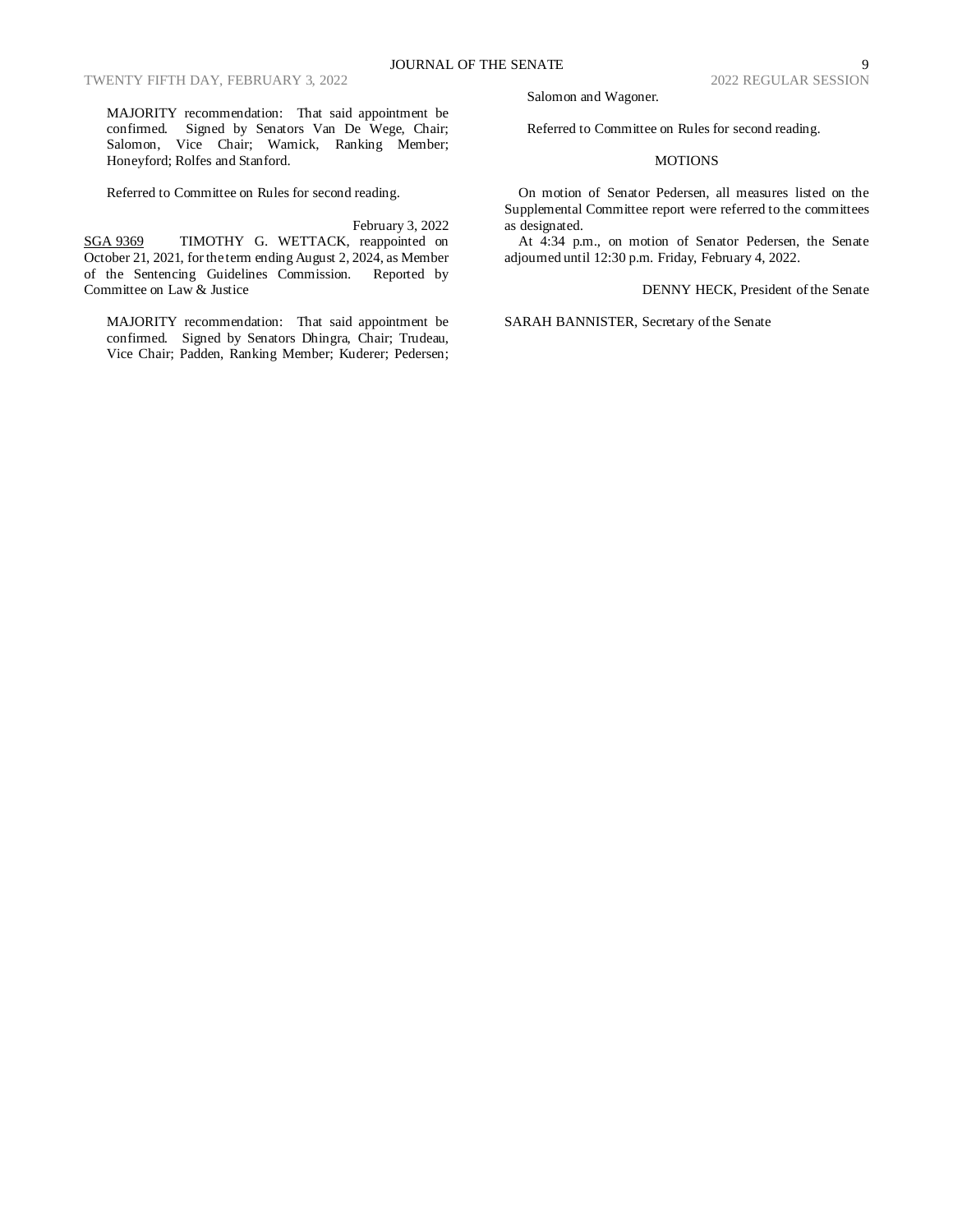# JOURNAL OF THE SENATE

| 1210-S2                                                                                                                                                                                                                              |   |
|--------------------------------------------------------------------------------------------------------------------------------------------------------------------------------------------------------------------------------------|---|
|                                                                                                                                                                                                                                      |   |
| 1518-SE                                                                                                                                                                                                                              |   |
|                                                                                                                                                                                                                                      |   |
| 1616-S                                                                                                                                                                                                                               |   |
|                                                                                                                                                                                                                                      |   |
| 1617-S                                                                                                                                                                                                                               |   |
|                                                                                                                                                                                                                                      |   |
| $1642-S$                                                                                                                                                                                                                             |   |
|                                                                                                                                                                                                                                      |   |
| 1647                                                                                                                                                                                                                                 |   |
|                                                                                                                                                                                                                                      |   |
| 1649-S                                                                                                                                                                                                                               |   |
|                                                                                                                                                                                                                                      |   |
| 1716-SE                                                                                                                                                                                                                              |   |
|                                                                                                                                                                                                                                      |   |
| 1747-S                                                                                                                                                                                                                               |   |
|                                                                                                                                                                                                                                      |   |
| 1765                                                                                                                                                                                                                                 |   |
|                                                                                                                                                                                                                                      |   |
| 1780                                                                                                                                                                                                                                 |   |
|                                                                                                                                                                                                                                      |   |
| 1789-S                                                                                                                                                                                                                               |   |
|                                                                                                                                                                                                                                      | 5 |
| 1804                                                                                                                                                                                                                                 |   |
|                                                                                                                                                                                                                                      |   |
| 1808                                                                                                                                                                                                                                 |   |
|                                                                                                                                                                                                                                      |   |
| 1834                                                                                                                                                                                                                                 |   |
|                                                                                                                                                                                                                                      |   |
| 1894                                                                                                                                                                                                                                 |   |
|                                                                                                                                                                                                                                      |   |
| 1957-S<br>$\mathcal{L}$<br><b>Contract Contract Contract</b>                                                                                                                                                                         |   |
| <u>and the set of the set of the set of the set of the set of the set of the set of the set of the set of the set of the set of the set of the set of the set of the set of the set of the set of the set of the set of the set </u> |   |
| 2019-S                                                                                                                                                                                                                               |   |
| 4407                                                                                                                                                                                                                                 |   |
|                                                                                                                                                                                                                                      |   |
| 5348                                                                                                                                                                                                                                 |   |
|                                                                                                                                                                                                                                      |   |
| 5495                                                                                                                                                                                                                                 |   |
|                                                                                                                                                                                                                                      |   |
| 5542                                                                                                                                                                                                                                 |   |
|                                                                                                                                                                                                                                      |   |
| 5574                                                                                                                                                                                                                                 |   |
|                                                                                                                                                                                                                                      |   |
| 5599                                                                                                                                                                                                                                 |   |
|                                                                                                                                                                                                                                      |   |
|                                                                                                                                                                                                                                      |   |

| 5642 |
|------|
|      |
| 5643 |
|      |
| 5662 |
|      |
| 5697 |
|      |
| 5703 |
|      |
| 5715 |
|      |
| 5722 |
| 5744 |
|      |
| 5781 |
|      |
| 5783 |
|      |
| 5794 |
|      |
| 5801 |
|      |
| 5803 |
|      |
| 5823 |
|      |
| 5826 |
|      |
| 5832 |
|      |
| 5834 |
| 5835 |
|      |
| 5839 |
|      |
| 5842 |
|      |
| 5848 |
|      |
| 5856 |
|      |
| 5860 |
|      |
| 5862 |
|      |